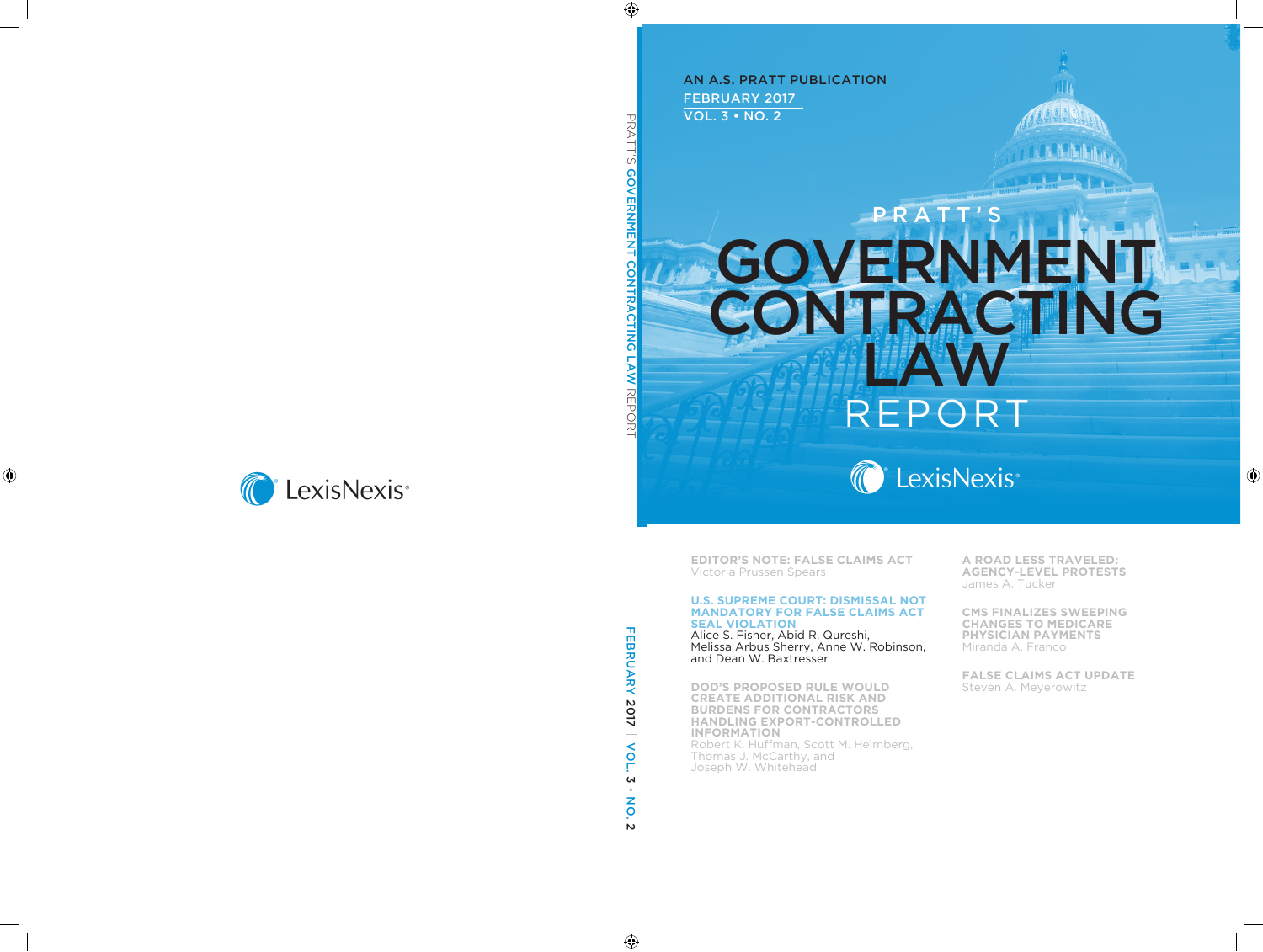# PRATT'S GOVERNMENT CONTRACTING LAW REPORT

| <b>Editor's Note: False Claims Act</b><br>Victoria Prussen Spears                                                                                                                                                     | 43 |
|-----------------------------------------------------------------------------------------------------------------------------------------------------------------------------------------------------------------------|----|
| U.S. Supreme Court: Dismissal Not Mandatory for False Claims Act Seal Violation<br>Alice S. Fisher, Abid R. Qureshi, Melissa Arbus Sherry, Anne W. Robinson, and<br>Dean W. Baxtresser                                | 45 |
| DoD's Proposed Rule Would Create Additional Risk and Burdens for Contractors<br><b>Handling Export-Controlled Information</b><br>Robert K. Huffman, Scott M. Heimberg, Thomas J. McCarthy, and<br>Joseph W. Whitehead | 50 |
| A Road Less Traveled: Agency-Level Protests<br>James A. Tucker                                                                                                                                                        | 56 |
| <b>CMS Finalizes Sweeping Changes to Medicare Physician Payments</b><br>Miranda A. Franco                                                                                                                             | 62 |
| <b>False Claims Act Update</b><br>Steven A. Meyerowitz                                                                                                                                                                | 75 |

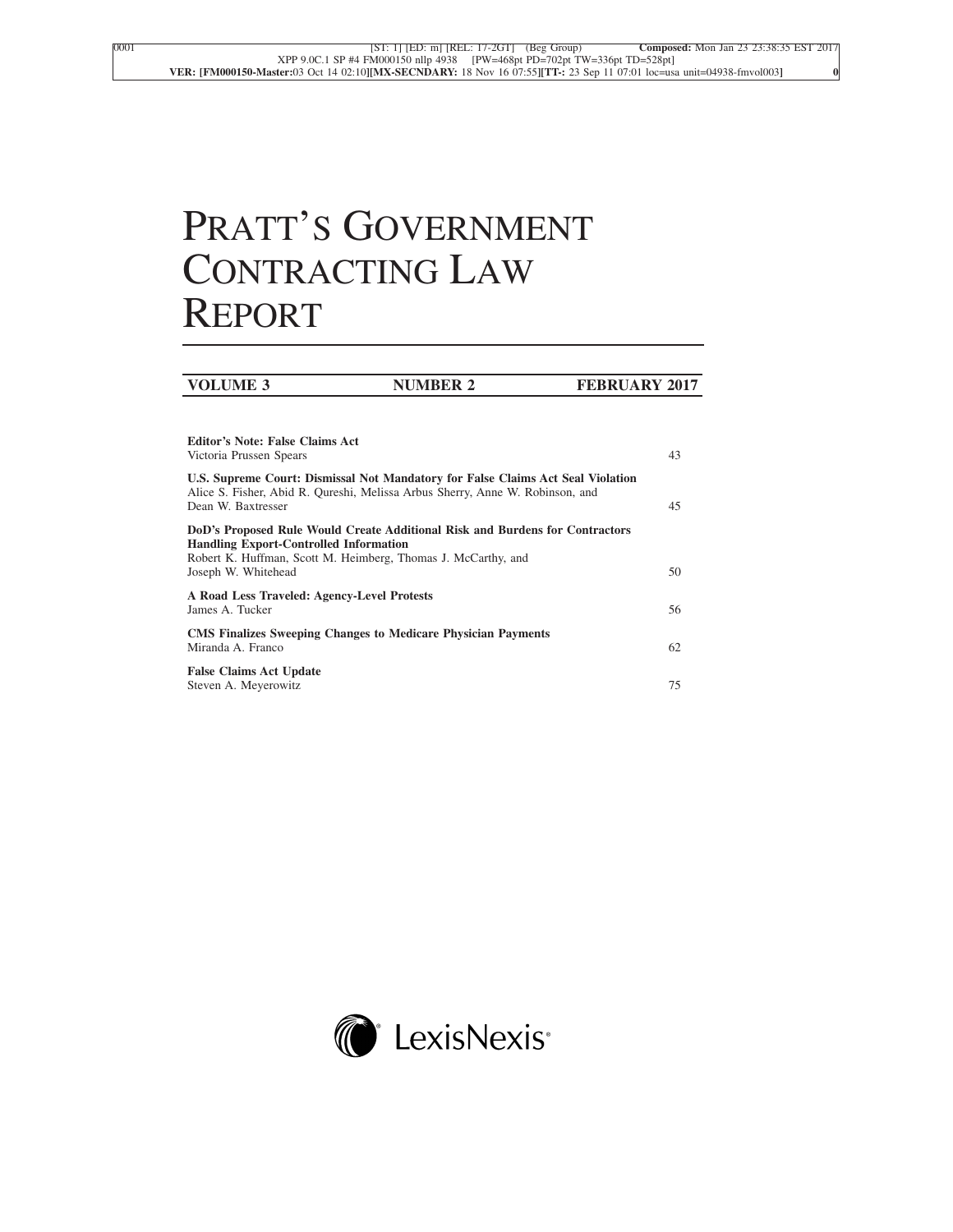#### **QUESTIONS ABOUT THIS PUBLICATION?**

For questions about the **Editorial Content** appearing in these volumes or reprint permission, please call: Heidi A. Litman at ........................................................................................ 516-771-2169

Email: ..................................................................................... heidi.a.litman@lexisnexis.com For assistance with replacement pages, shipments, billing or other customer service matters, please call:

| For information on other Matthew Bender publications, please call                                    |  |
|------------------------------------------------------------------------------------------------------|--|
| Your account manager or $\dots \dots \dots \dots \dots \dots \dots \dots \dots \dots$ (800) 223-1940 |  |
|                                                                                                      |  |

Library of Congress Card Number:

ISBN: 978-1-6328-2705-0 (print)

Cite this publication as:

[author name], [article title], [vol. no.] PRATT'S GOVERNMENT CONTRACTING LAW REPORT [page number] (LexisNexis A.S. Pratt);

Michelle E. Litteken, GAO Holds NASA Exceeded Its Discretion in Protest of FSS Task Order, 1 PRATT'S GOVERNMENT CONTRACTING LAW REPORT 30 (LexisNexis A.S. Pratt)

Because the section you are citing may be revised in a later release, you may wish to photocopy or print out the section for convenient future reference.

This publication is sold with the understanding that the publisher is not engaged in rendering legal, accounting, or other professional services. If legal advice or other expert assistance is required, the services of a competent professional should be sought.

LexisNexis and the Knowledge Burst logo are registered trademarks of Reed Elsevier Properties Inc., used under license. A.S. Pratt is a registered trademark of Reed Elsevier Properties SA, used under license.

Copyright © 2017 Reed Elsevier Properties SA, used under license by Matthew Bender & Company, Inc. All Rights Reserved.

No copyright is claimed by LexisNexis, Matthew Bender & Company, Inc., or Reed Elsevier Properties SA, in the text of statutes, regulations, and excerpts from court opinions quoted within this work. Permission to copy material may be licensed for a fee from the Copyright Clearance Center, 222 Rosewood Drive, Danvers, Mass. 01923, telephone (978) 750-8400.

*An A.S. Pratt® Publication*

Editorial Office 230 Park Ave., 7th Floor, New York, NY 10169 (800) 543-6862 www.lexisnexis.com

MATTHEW<sup>OBENDER</sup>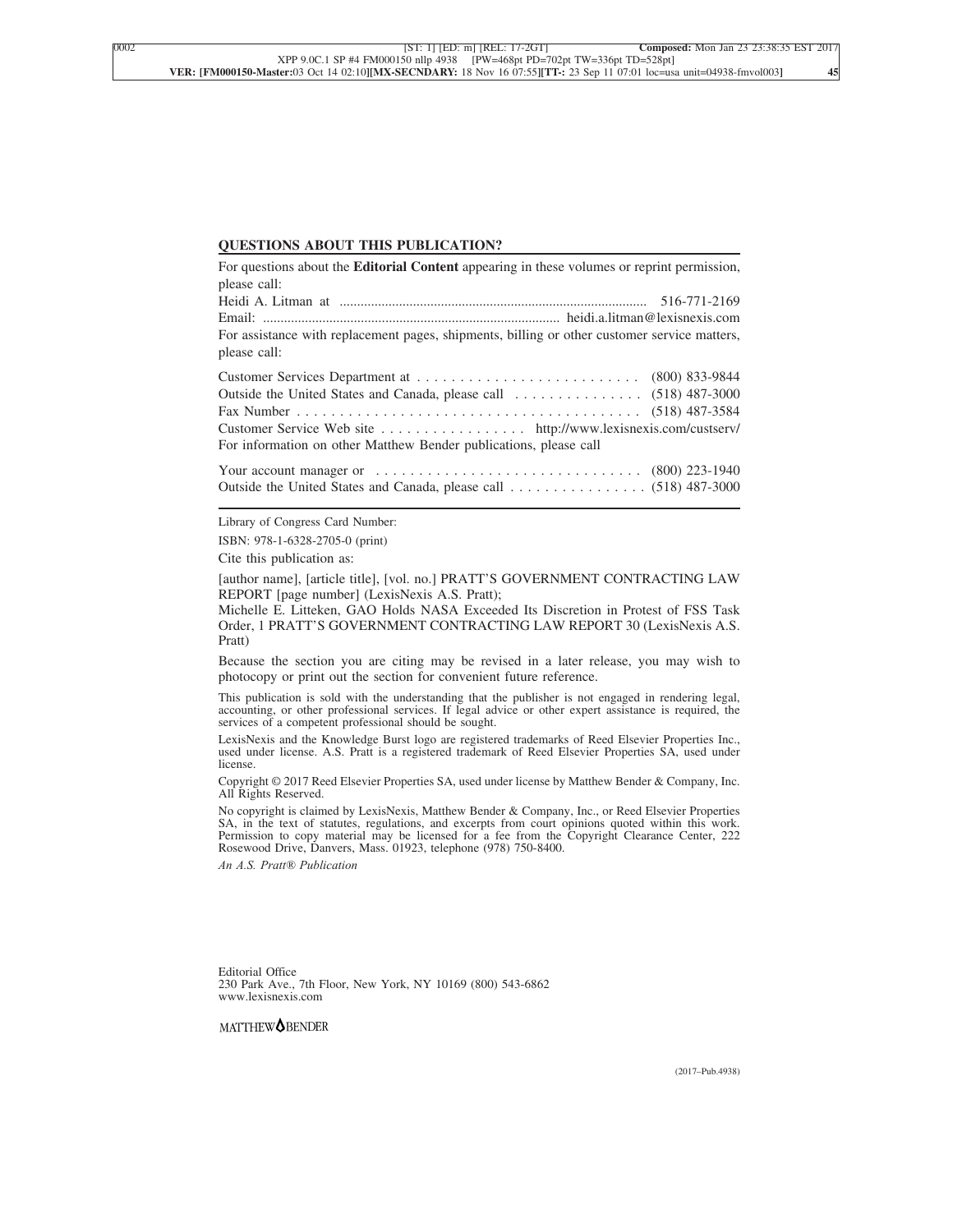# *Editor-in-Chief, Editor & Board of Editors*

**EDITOR-IN-CHIEF STEVEN A. MEYEROWITZ** *President, Meyerowitz Communications Inc.*

**EDITOR**

**VICTORIA PRUSSEN SPEARS** *Senior Vice President, Meyerowitz Communications Inc.*

> **BOARD OF EDITORS MARY BETH BOSCO**

*Partner, Holland & Knight LLP*

**DARWIN A. HINDMAN III** *Shareholder, Baker, Donelson, Bearman, Caldwell & Berkowitz, PC*

> **J. ANDREW HOWARD** *Partner, Alston & Bird LLP*

**KYLE R. JEFCOAT** *Counsel, Latham & Watkins LLP*

**JOHN E. JENSEN** *Partner, Pillsbury Winthrop Shaw Pittman LLP*

> **DISMAS LOCARIA** *Partner, Venable LLP*

**MARCIA G. MADSEN** *Partner, Mayer Brown LLP*

**KEVIN P. MULLEN** *Partner, Morrison & Foerster LLP*

**VINCENT J. NAPOLEON** *Partner, Nixon Peabody LLP*

**STUART W. TURNER** *Counsel, Arnold & Porter LLP*

**WALTER A.I. WILSON** *Senior Partner, Polsinelli PC*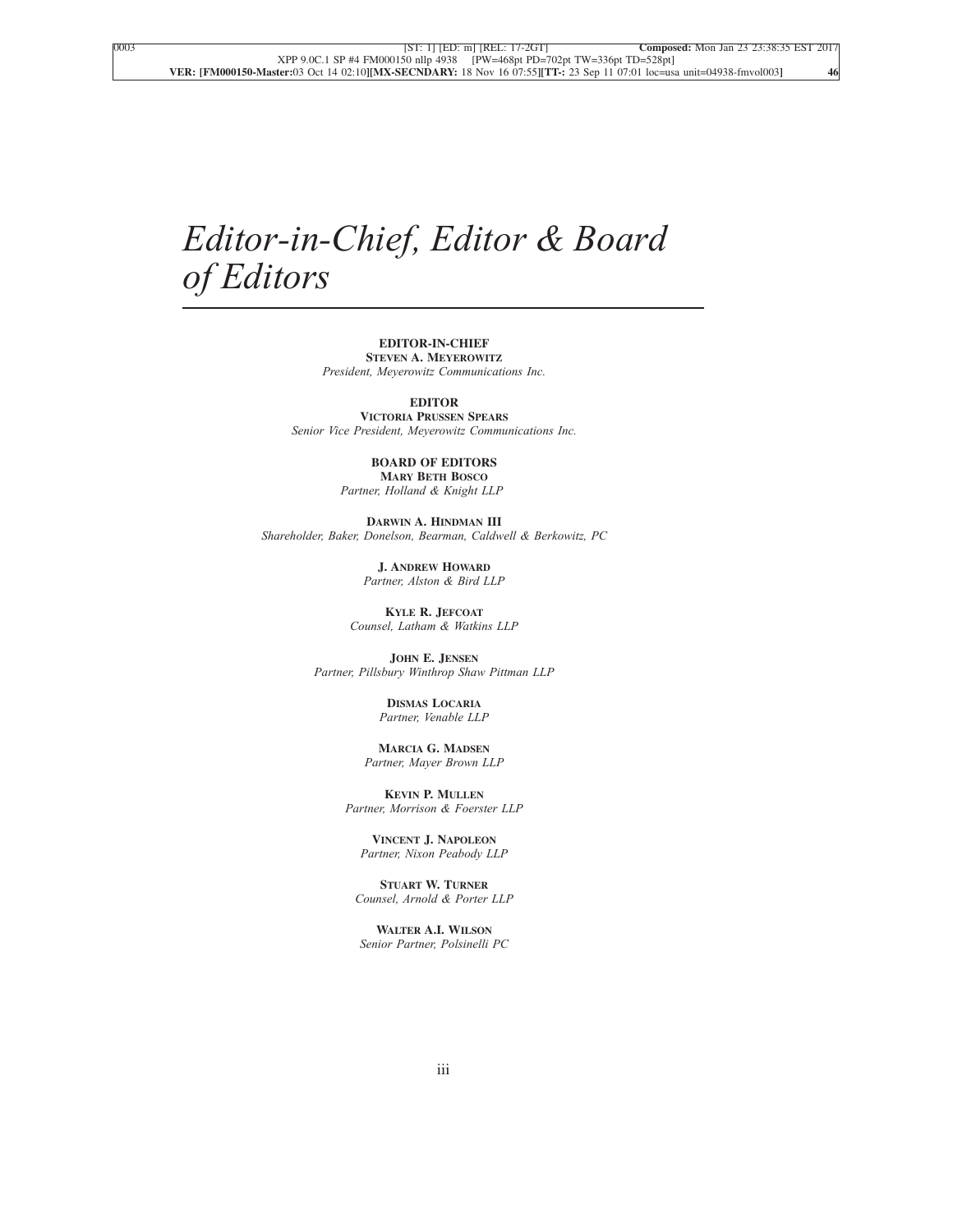PRATT'S GOVERNMENT CONTRACTING LAW REPORT is published twelve times a year by Matthew Bender & Company, Inc. Copyright 2017 Reed Elsevier Properties SA., used under license by Matthew Bender & Company, Inc. All rights reserved. No part of this journal may be reproduced in any form—by microfilm, xerography, or otherwise—or incorporated into any information retrieval system without the written permission of the copyright owner. For permission to photocopy or use material electronically from *Pratt's Government Contracting Law Report*, please access www.copyright.com or contact the Copyright Clearance Center, Inc. (CCC), 222 Rosewood Drive, Danvers, MA 01923, 978-750-8400. CCC is a not-for-profit organization that provides licenses and registration for a variety of users. For subscription information and customer service, call 1-800-833-9844. Direct any editorial inquires and send any material for publication to Steven A. Meyerowitz, Editor-in-Chief, Meyerowitz Communications Inc., 26910 Grand Central Parkway Suite 18R, Floral Park, New York 11005, smeyerowitz@meyerowitzcommunications.com, 718.224.2258. Material for publication is welcomed—articles, decisions, or other items of interest to government contractors, attorneys and law firms, in-house counsel, government lawyers, and senior business executives. This publication is designed to be accurate and authoritative, but neither the publisher nor the authors are rendering legal, accounting, or other professional services in this publication. If legal or other expert advice is desired, retain the services of an appropriate professional. The articles and columns reflect only the present considerations and views of the authors and do not necessarily reflect those of the firms or organizations with which they are affiliated, any of the former or present clients of the authors or their firms or organizations, or the editors or publisher. POSTMASTER: Send address changes to *Pratt's Government Contracting Law Report*, LexisNexis Matthew Bender, 630 Central Avenue, New Providence, NJ 07974.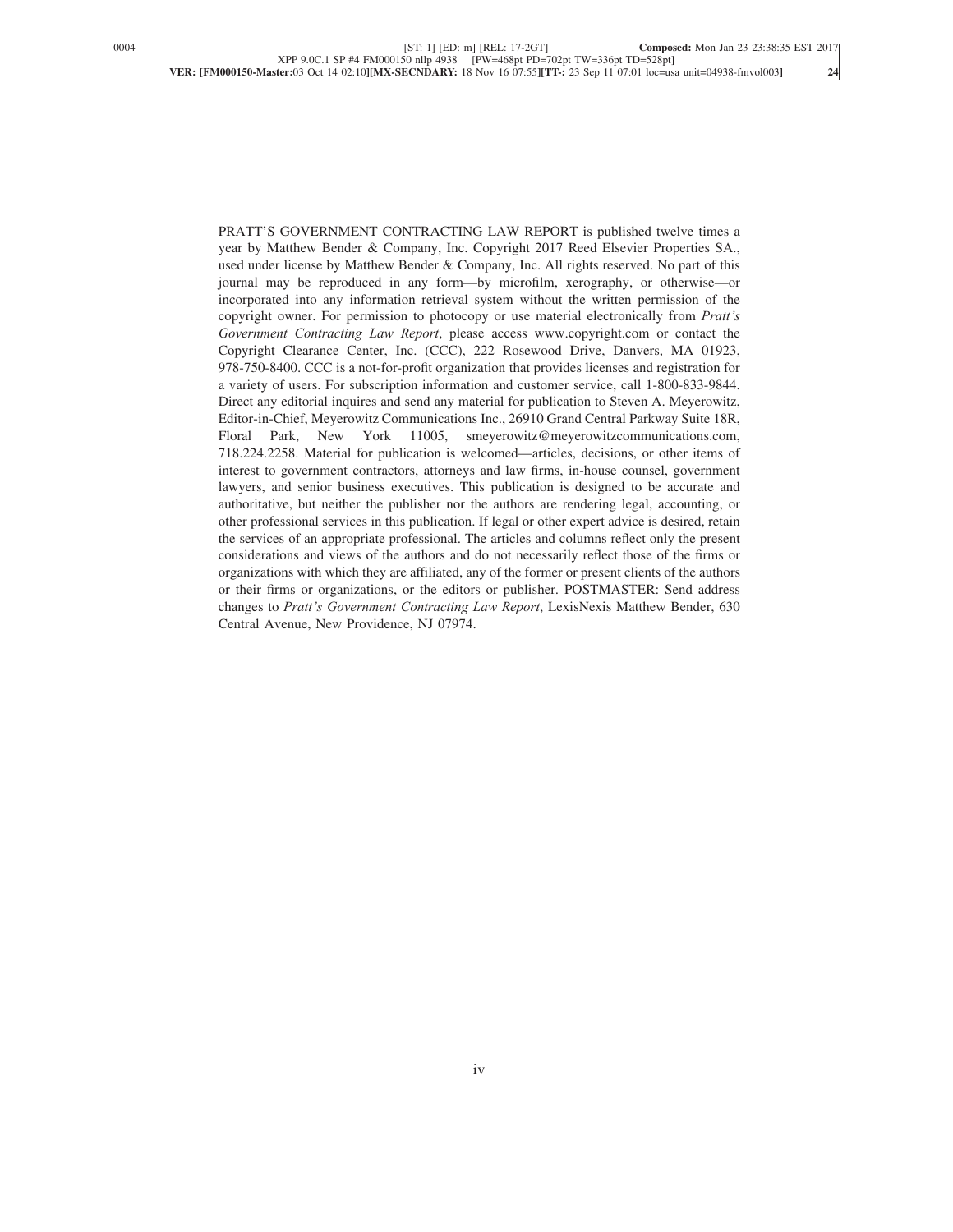## [U.S. Supreme Court: Dismissal Not](xpath-> core:title,  tr:secmain/core:title,  desig_title,  style_01) [Mandatory for False Claims Act Seal Violation](xpath-> core:title,  tr:secmain/core:title,  desig_title,  style_01)

*[By Alice S. Fisher, Abid R. Qureshi, Melissa Arbus Sherry,](xpath-> core:byline,  core:byline,  byline,  style_01) [Anne W. Robinson, and Dean W. Baxtresser](xpath-> core:byline,  core:byline,  byline,  style_01)***\***

*[A recent unanimous U.S. Supreme Court decision places discretion in the](xpath-> core:blockquote-para,  Default,  blockquote,  style_02) [hands of district courts as to whether and how to sanction relators who](xpath-> core:blockquote-para,  Default,  blockquote,  style_02) [violate the seal requirement in False Claims Act cases. The authors of this](xpath-> core:blockquote-para,  Default,  blockquote,  style_02) [article discuss the decision.](xpath-> core:blockquote-para,  Default,  blockquote,  style_02)*

[Only a month after oral argument, the U.S. Supreme Court issued a](xpath-> core:para,  Default,  para-list,  style_01) unanimous decision in *[State Farm Fire & Casualty Co. v. United States ex rel.](xpath-> core:para,  Default,  para-list,  style_01) Rigsby*. **<sup>1</sup>** [The Court rejected petitioner State Farm's contention that a relator's](xpath-> core:para,  Default,  para-list,  style_01) [violation of the seal requirement in federal False Claims Act \("FCA"\) cases](xpath-> core:para,  Default,  para-list,  style_01) [requires a mandatory dismissal of the action. However, the Court held that](xpath-> core:para,  Default,  para-list,  style_01) [dismissal may be appropriate in some cases. The Court refused to adopt a](xpath-> core:para,  Default,  para-list,  style_01) [specific standard to be applied but tacitly endorsed the U.S. Court of Appeals](xpath-> core:para,  Default,  para-list,  style_01) [for the Ninth Circuit's three-factor balancing test to determine the proper](xpath-> core:para,  Default,  para-list,  style_01) [sanction to address a seal violation.](xpath-> core:para,  Default,  para-list,  style_01)

### *[STATE FARM FIRE & CASUALTY CO. V. RIGSBY](xpath-> core:generic-hd,  Default,  core_generic_hd,  style_01)*

The relators in *Rigsby* [were two former employees of the petitioner insurance](xpath-> core:para,  Default,  para-list,  style_01) [company, State Farm Fire & Casualty Co. \("State Farm"\).](xpath-> core:para,  Default,  para-list,  style_01)**<sup>2</sup>** Relators prevailed at [trial in arguing that State Farm instructed its employees to deliberately](xpath-> core:para,  Default,  para-list,  style_01) [misclassify types of damage in the aftermath of Hurricane Katrina in order to](xpath-> core:para,  Default,  para-list,  style_01) [decrease State Farm's liability and shift costs to the government.](xpath-> core:para,  Default,  para-list,  style_01)**<sup>3</sup>** Many years [prior to the trial, however, relators' then-attorney, Dickie Scruggs, violated the](xpath-> core:para,  Default,  para-list,  style_01) [FCA's mandatory seal requirement by disclosing the allegations and the](xpath-> core:para,  Default,  para-list,  style_01)

**<sup>\*</sup>** [Alice S. Fisher \(alice.fisher@lw.com\) is a partner at Latham & Watkins LLP focusing her](xpath-> pnfo:bio-para,  fn:bio-footnote/pnfo:bio-para,  byline,  ) [practice on white collar criminal investigations, internal investigations, and advising clients on a](xpath-> pnfo:bio-para,  fn:bio-footnote/pnfo:bio-para,  byline,  ) [range of criminal matters. Abid R. Qureshi \(abid.qureshi@lw.com\) is a partner in the firm's](xpath-> pnfo:bio-para,  fn:bio-footnote/pnfo:bio-para,  byline,  ) [Litigation & Trial Department and global chair of the Pro Bono Committee. Melissa Arbus](xpath-> pnfo:bio-para,  fn:bio-footnote/pnfo:bio-para,  byline,  ) [Sherry \(melissa.sherry@lw.com\) is deputy managing partner of the firm's Washington, D.C.,](xpath-> pnfo:bio-para,  fn:bio-footnote/pnfo:bio-para,  byline,  ) [office, and a member of the Supreme Court & Appellate Practice. Anne W. Robinson](xpath-> pnfo:bio-para,  fn:bio-footnote/pnfo:bio-para,  byline,  ) [\(anne.robinson@lw.com\) is counsel at the firm focusing her practice on government contracts](xpath-> pnfo:bio-para,  fn:bio-footnote/pnfo:bio-para,  byline,  ) [counseling and litigation and white collar and government investigations. Dean W. Baxtresser](xpath-> pnfo:bio-para,  fn:bio-footnote/pnfo:bio-para,  byline,  ) [\(dean.baxtresser@lw.com\) is an associate at the firm specializing in government contracts](xpath-> pnfo:bio-para,  fn:bio-footnote/pnfo:bio-para,  byline,  ) [litigation and corporate compliance.](xpath-> pnfo:bio-para,  fn:bio-footnote/pnfo:bio-para,  byline,  )

**<sup>1</sup>** [No. 15-513 \(Kennedy, J.\).](xpath-> fn:footnote,  fn:footnote,  footnote,  style_03)

**<sup>2</sup>** [Slip Op. at 3.](xpath-> fn:footnote,  fn:footnote,  footnote,  style_03)

**<sup>3</sup>** *[Id.](xpath-> fn:footnote,  fn:footnote,  footnote,  style_03)*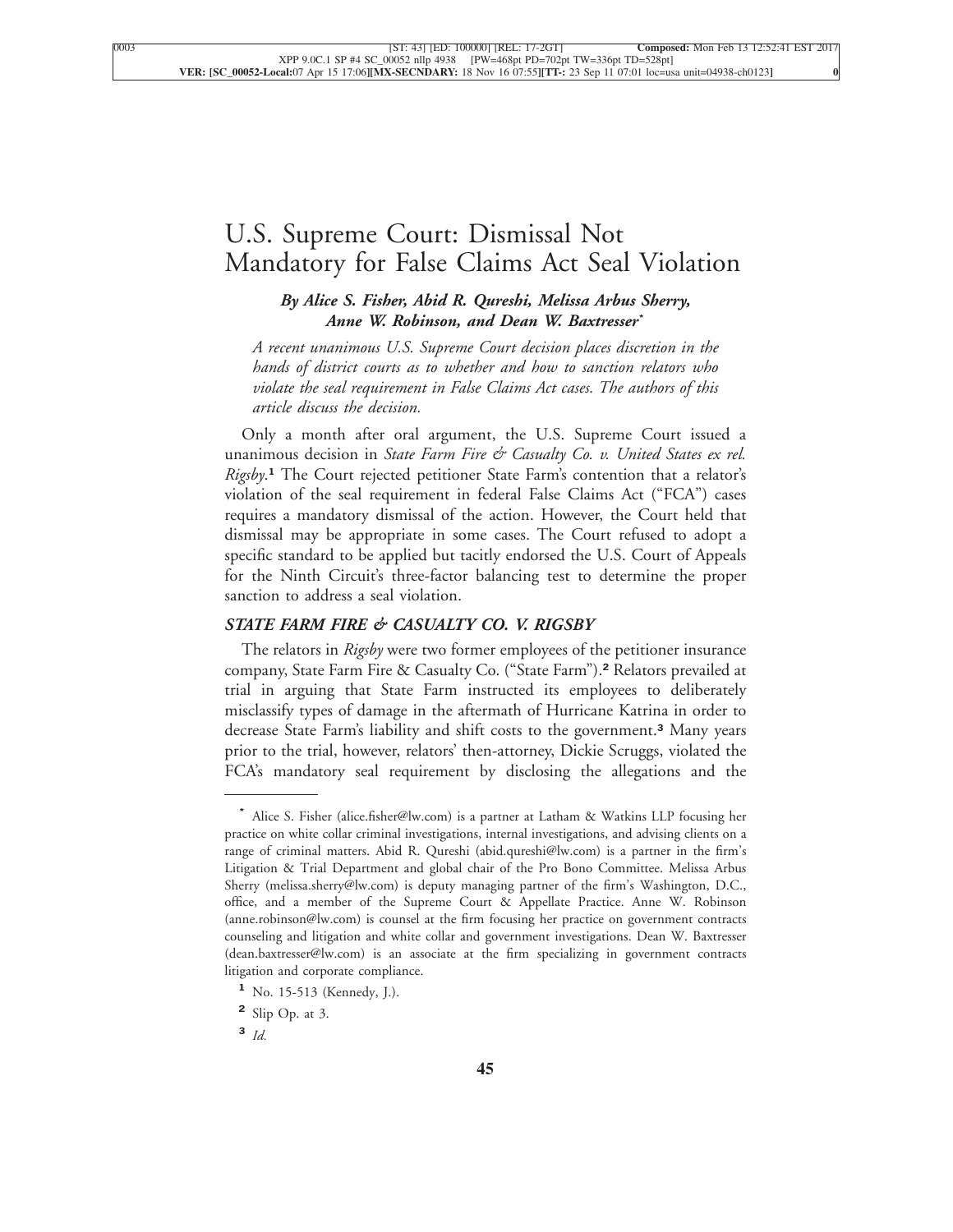litigation to several media sources. He emailed a sealed evidentiary filing to journalists at ABC, the Associated Press, and *The New York Times*—all of whom published stories discussing the allegations.**<sup>4</sup>** Scruggs also met with a Mississippi [congressman who later publicly mentioned State Farm's alleged fraud.](xpath-> core:para,  Default,  para-list,  style_01)**<sup>5</sup>**

[After the case was unsealed, State Farm filed a motion to dismiss the case](xpath-> core:para,  Default,  para-list,  style_01) [based on Scruggs' conduct. However, by this time, Scruggs and his associates](xpath-> core:para,  Default,  para-list,  style_01) [were no longer representing the relators.](xpath-> core:para,  Default,  para-list,  style_01)**<sup>6</sup>** Scruggs withdrew his representation [after being indicted \(and eventually pleading guilty\) for bribing a state court](xpath-> core:para,  Default,  para-list,  style_01) [judge, and the district court removed Scruggs' associates from the case for](xpath-> core:para,  Default,  para-list,  style_01) [making improper payments to the relators.](xpath-> core:para,  Default,  para-list,  style_01)**<sup>7</sup>**

[The district court applied a multi-factor balancing test to guide its ultimate](xpath-> core:para,  Default,  para-list,  style_01) [decision not to dismiss. The court reasoned that the government was not likely](xpath-> core:para,  Default,  para-list,  style_01) [harmed by the seal violation, that the violation did not constitute a complete](xpath-> core:para,  Default,  para-list,  style_01) [failure to file under seal or serve the government and that the attorneys'](xpath-> core:para,  Default,  para-list,  style_01) [ostensible bad faith could not be imputed to the relators themselves.](xpath-> core:para,  Default,  para-list,  style_01)**<sup>8</sup>** The U.S. [Court of Appeals for the Fifth Circuit affirmed, noting that even if bad faith](xpath-> core:para,  Default,  para-list,  style_01) [were imputed to the relators, the violation still did "not merit dismissal."](xpath-> core:para,  Default,  para-list,  style_01)**<sup>9</sup>**

[Two questions were presented to the Court: \(1\) whether the seal violation](xpath-> core:para,  Default,  para-list,  style_01) *required* [dismissal of the FCA complaint and, if not, \(2\) whether the district](xpath-> core:para,  Default,  para-list,  style_01) [court abused its discretion by declining to dismiss the complaint in this case.](xpath-> core:para,  Default,  para-list,  style_01)

### **[DISMISSAL IS NOT MANDATORY FOR A VIOLATION OF THE](xpath-> core:generic-hd,  Default,  core_generic_hd,  style_01) [FCA'S SEAL REQUIREMENT](xpath-> core:generic-hd,  Default,  core_generic_hd,  style_01)**

[In an opinion written by Justice Kennedy, the Court unanimously rejected](xpath-> core:para,  Default,  para-list,  style_01) [State Farm's contention that violating the seal requirement results in mandatory](xpath-> core:para,  Default,  para-list,  style_01) [dismissal, concluding that "\[t\]he FCA does not enact so harsh a rule."](xpath-> core:para,  Default,  para-list,  style_01)**<sup>10</sup>** Rather, ["the question whether dismissal is appropriate should be left to the sound](xpath-> core:para,  Default,  para-list,  style_01) [discretion of the district court."](xpath-> core:para,  Default,  para-list,  style_01)**<sup>11</sup>**

Before *Rigsby*[, this question had generated a circuit split, with the U.S.](xpath-> core:para,  Default,  para-list,  style_01)

**4** *Id.* [at 4.](xpath-> fn:footnote,  fn:footnote,  footnote,  style_03)

**<sup>11</sup>** *Id*[. at 10.](xpath-> fn:footnote,  fn:footnote,  footnote,  style_03)

**<sup>5</sup>** *[Id](xpath-> fn:footnote,  fn:footnote,  footnote,  style_03)*.

**<sup>6</sup>** *[Id](xpath-> fn:footnote,  fn:footnote,  footnote,  style_03)*.

**<sup>7</sup>** *[Id](xpath-> fn:footnote,  fn:footnote,  footnote,  style_03)*.

**<sup>8</sup>** *[United States ex rel. Rigsby v. State Farm Fire & Casualty Co.](xpath-> fn:footnote,  fn:footnote,  footnote,  style_03)*, 794 F.3d 457, 472 (5th Cir. [2015\).](xpath-> fn:footnote,  fn:footnote,  footnote,  style_03)

**<sup>9</sup>** *[Id](xpath-> fn:footnote,  fn:footnote,  footnote,  style_03)*.

**<sup>10</sup>** [Slip Op. at 6.](xpath-> fn:footnote,  fn:footnote,  footnote,  style_03)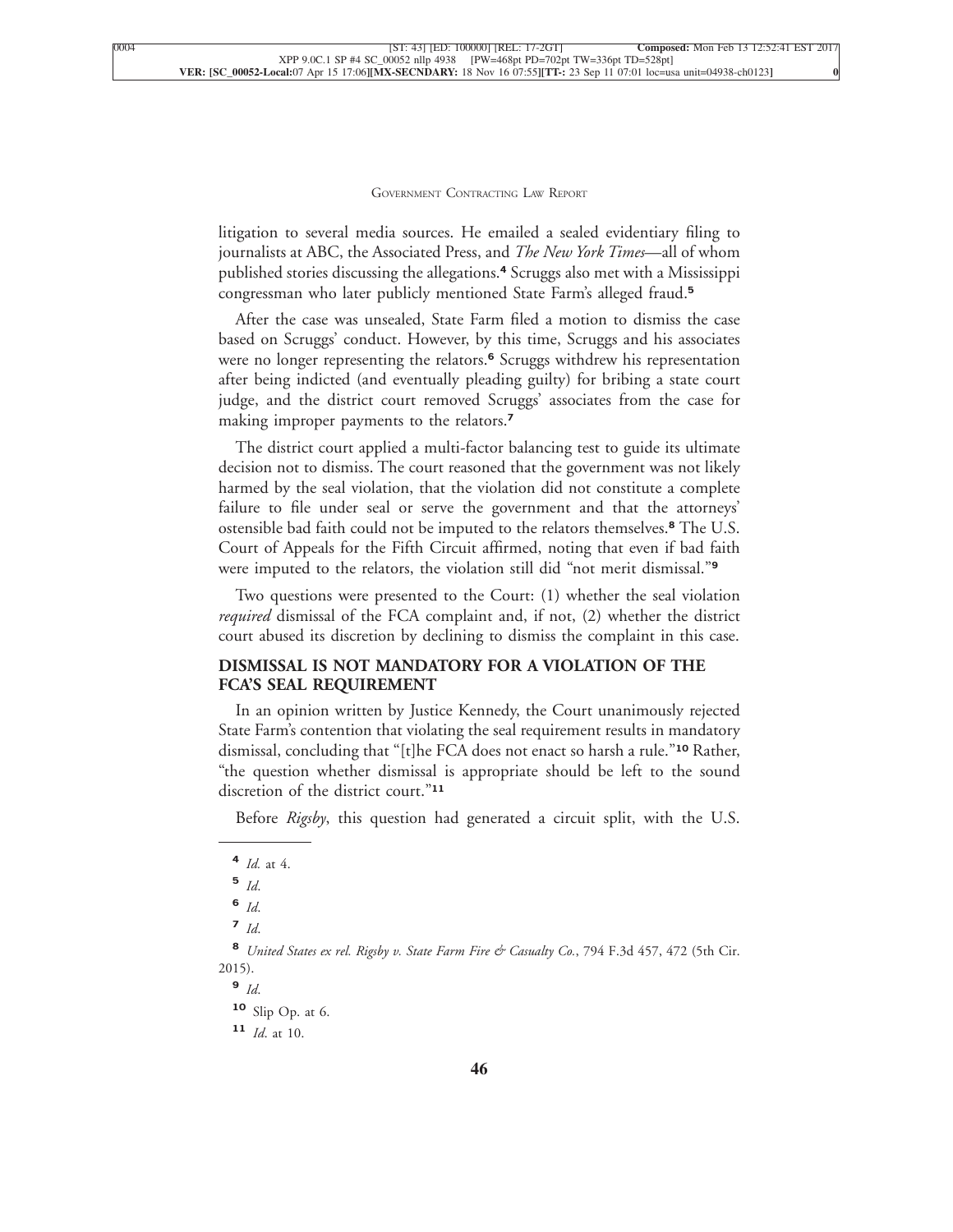Courts of Appeals for the Fourth**<sup>12</sup>** and Sixth**<sup>13</sup>** Circuits holding that dismissal is *required* when a relator violates the seal requirement, and the U.S. Courts of Appeals for the Second,**<sup>14</sup>** Ninth,**<sup>15</sup>** and (in this case) Fifth**<sup>16</sup>** Circuits holding that dismissal is subject to a district court's discretion. In siding with the latter circuits, the Court grounded its reasoning in the text of the FCA statute. While acknowledging that the language of the FCA makes the seal *requirement* mandatory, in that a complaint "shall" be kept under seal, the statute notably did not provide a remedy for violating this requirement.**<sup>17</sup>** In contrast, the Court identified other provisions in the FCA that expressly mandate dismissal, such as the public disclosure bar.**<sup>18</sup>** Thus, the Court reasoned, if Congress had "intended to require dismissal for a violation of the seal requirement, it would [have said so."](xpath-> core:para,  Default,  para-list,  style_01)**<sup>19</sup>**

[The Court also explained that a rigid rule requiring dismissal would run](xpath-> core:para,  Default,  para-list,  style_01) [contrary to the government interests the seal provision was intended to protect](xpath-> core:para,  Default,  para-list,  style_01) [and advance: namely, that "a relator filing a civil complaint would alert](xpath-> core:para,  Default,  para-list,  style_01) [defendants to a pending federal criminal investigation."](xpath-> core:para,  Default,  para-list,  style_01)**<sup>20</sup>** According to the [Court, the seal requirement was enacted alongside a set of reforms meant to](xpath-> core:para,  Default,  para-list,  style_01) ["encourage more private enforcement suits" to supplement inadequate federal](xpath-> core:para,  Default,  para-list,  style_01) enforcement resources.**<sup>21</sup>** [Mandating dismissal, the Court reasoned, would](xpath-> core:para,  Default,  para-list,  style_01) [deprive the government of that needed assistance.](xpath-> core:para,  Default,  para-list,  style_01)**<sup>22</sup>**

- **<sup>12</sup>** *[United States ex rel. Smith v. Clark/Smoot/Russell](xpath-> fn:footnote,  fn:footnote,  footnote,  style_03)*, 796 F.3d 424, 430 (4th Cir. 2015).
- **<sup>13</sup>** *[United States ex rel. Summers v. LHC Group Inc](xpath-> fn:footnote,  fn:footnote,  footnote,  style_03)*., 623 F.3d 287, 296 (6th Cir. 2010).
- **<sup>14</sup>** *[United States ex rel. Pilon v. Martin Marietta Corp](xpath-> fn:footnote,  fn:footnote,  footnote,  style_03)*., 60 F.3d 995, 998 (2d Cir. 1995).
- **<sup>15</sup>** *[United States ex rel. Lujan v. Hughes Aircraft Co.](xpath-> fn:footnote,  fn:footnote,  footnote,  style_03)*, 67 F.3d 242, 245 (9th Cir. 1995).
- **<sup>16</sup>** *Rigsby*[, 794 F.3d 457.](xpath-> fn:footnote,  fn:footnote,  footnote,  style_03)
- **<sup>17</sup>** [Slip Op. at 6.](xpath-> fn:footnote,  fn:footnote,  footnote,  style_03)
- **<sup>18</sup>** *Id*[. at 7, 9.](xpath-> fn:footnote,  fn:footnote,  footnote,  style_03)
- **<sup>19</sup>** *Id*[. at 7.](xpath-> fn:footnote,  fn:footnote,  footnote,  style_03)

**<sup>20</sup>** *Id*[. at 7 \(citing S. Rep. No. 99-345, pp. 23–24 \(1986\)\). The Court's reliance on legislative](xpath-> fn:footnote,  fn:footnote,  footnote,  style_03) [history here to support its conclusion is in some tension with other portions of the same](xpath-> fn:footnote,  fn:footnote,  footnote,  style_03) [legislative history that suggest Congress considered dismissal to be required for a violation of the](xpath-> fn:footnote,  fn:footnote,  footnote,  style_03) seal requirement. *See, e.g.*[, Petitioner's Br. at 33 \(asserting that "both the Senate and House](xpath-> fn:footnote,  fn:footnote,  footnote,  style_03) [understood the requirement to be a 'condition\[\] under which \[qui tam suits\] could be](xpath-> fn:footnote,  fn:footnote,  footnote,  style_03) [maintained.' " \(quoting H.R. Rep. No. 78-833, at 4 \(1943\) \(alterations in brief\)\)\). However,](xpath-> fn:footnote,  fn:footnote,  footnote,  style_03) [stating that the FCA's text and structure is "plain and unambiguous," the Court noted it need](xpath-> fn:footnote,  fn:footnote,  footnote,  style_03) [not consider legislative history at all.](xpath-> fn:footnote,  fn:footnote,  footnote,  style_03) *See* Slip Op. at 9.

**<sup>22</sup>** *[Id](xpath-> fn:footnote,  fn:footnote,  footnote,  style_03)*.

**<sup>21</sup>** [Slip Op. at 8.](xpath-> fn:footnote,  fn:footnote,  footnote,  style_03)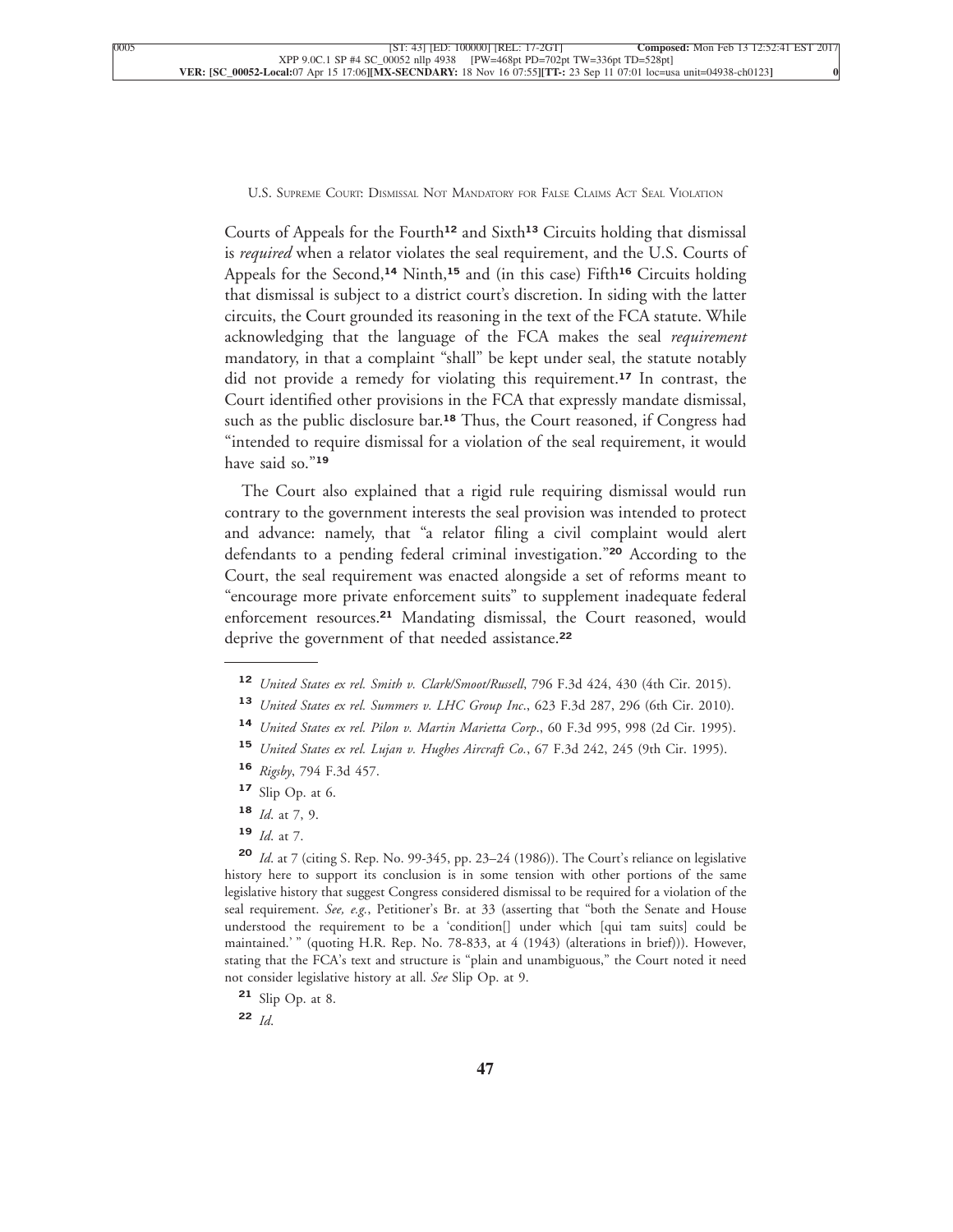#### **[DISMISSAL REMAINS A POSSIBLE SANCTION FOR SEAL](xpath-> core:generic-hd,  Default,  core_generic_hd,  style_01) [VIOLATIONS](xpath-> core:generic-hd,  Default,  core_generic_hd,  style_01)**

[Importantly for FCA defendants, the Court's opinion does not take dismissal](xpath-> core:para,  Default,  para-list,  style_01) [off the table. Rather, the decision specifically states that the sanction of](xpath-> core:para,  Default,  para-list,  style_01) [dismissal "remains a possible form of relief" for FCA seal violations.](xpath-> core:para,  Default,  para-list,  style_01)**<sup>23</sup>** The [Court also noted that lesser sanctions are available for violation of the FCA seal](xpath-> core:para,  Default,  para-list,  style_01) [requirement, stating that "\[r\]emedial tools like monetary penalties or attorney](xpath-> core:para,  Default,  para-list,  style_01) [discipline remain available to punish and deter seal violations even when](xpath-> core:para,  Default,  para-list,  style_01) [dismissal is not appropriate."](xpath-> core:para,  Default,  para-list,  style_01)**<sup>24</sup>**

[Although the Court declined to set forth specific factors that district courts](xpath-> core:para,  Default,  para-list,  style_01) [should consider when making a sanctions determination, it noted that the](xpath-> core:para,  Default,  para-list,  style_01) Ninth Circuit's analysis in *[United States ex rel. Lujan v. Hughes Aircraft Co.](xpath-> core:para,  Default,  para-list,  style_01)*, [which the Fifth Circuit applied here, "appear\[s\] to be appropriate."](xpath-> core:para,  Default,  para-list,  style_01)**<sup>25</sup>** This test [weighs three factors: \(1\) whether the government was harmed by the disclo](xpath-> core:para,  Default,  para-list,  style_01)[sures; \(2\) the severity of the seal violation; and \(3\) whether there is evidence of](xpath-> core:para,  Default,  para-list,  style_01) [bad faith or willfulness in making the disclosures.](xpath-> core:para,  Default,  para-list,  style_01)**<sup>26</sup>** These factors will be the de [facto test for district courts addressing these issues after](xpath-> core:para,  Default,  para-list,  style_01) *Rigsby*. **27**

#### **[TAKEAWAYS FOR FCA DEFENDANTS](xpath-> core:generic-hd,  Default,  core_generic_hd,  style_01)**

In light of *Rigsby* [and its emphasis on district court discretion, district courts](xpath-> core:para,  Default,  para-list,  style_01) [will effectively have the final say on sanctions for seal violations. FCA](xpath-> core:para,  Default,  para-list,  style_01) [defendants should take note of the following strategies when approaching a](xpath-> core:para,  Default,  para-list,  style_01) [potential seal violation:](xpath-> core:para,  Default,  para-list,  style_01)

[•](xpath-> core:enum,  core:listitem/core:enum,  para-list,  style_01) *Distinguish Rigsby*[: FCA defendants should continue to request dis](xpath-> core:para,  core:listitem/core:para,  para-list,  style_01)[missal where appropriate, taking care to distinguish](xpath-> core:para,  core:listitem/core:para,  para-list,  style_01) *Rigsby*'s unique [facts when doing so. For example, the government's interest in criminal](xpath-> core:para,  core:listitem/core:para,  para-list,  style_01) [investigation secrecy was not implicated in](xpath-> core:para,  core:listitem/core:para,  para-list,  style_01) *Rigsby*. Any evidence that a [breach of the FCA seal prejudiced the government's investigative efforts](xpath-> core:para,  core:listitem/core:para,  para-list,  style_01) [should carry significant weight in obtaining a dismissal. Moreover, the](xpath-> core:para,  core:listitem/core:para,  para-list,  style_01) relators in *Rigsby* [did not personally violate the seal requirement and, as](xpath-> core:para,  core:listitem/core:para,  para-list,  style_01) [the district court noted, they were not "aware of the ethical implica-](xpath-> core:para,  core:listitem/core:para,  para-list,  style_01)

**<sup>27</sup>** [Slip Op. at 10.](xpath-> fn:footnote,  fn:footnote,  footnote,  style_03)

**<sup>23</sup>** *Id*[. at 10.](xpath-> fn:footnote,  fn:footnote,  footnote,  style_03)

**<sup>24</sup>** *[Id](xpath-> fn:footnote,  fn:footnote,  footnote,  style_03)*.

**<sup>25</sup>** *Id*[. The Court found it "unnecessary" to explore what factors might be appropriate in this](xpath-> fn:footnote,  fn:footnote,  footnote,  style_03) [case and that, instead, "\[t\]hese standards can be discussed in the course of later cases."](xpath-> fn:footnote,  fn:footnote,  footnote,  style_03) *Id*.

**<sup>26</sup>** *[See United States ex rel. Rigsby v. State Farm Fire & Casualty Co](xpath-> fn:footnote,  fn:footnote,  footnote,  style_03)*., (S.D. Miss Jan. 24, 2011) (citing *Hughes Aircraft*[, 67 F.3d at 242\).](xpath-> fn:footnote,  fn:footnote,  footnote,  style_03)